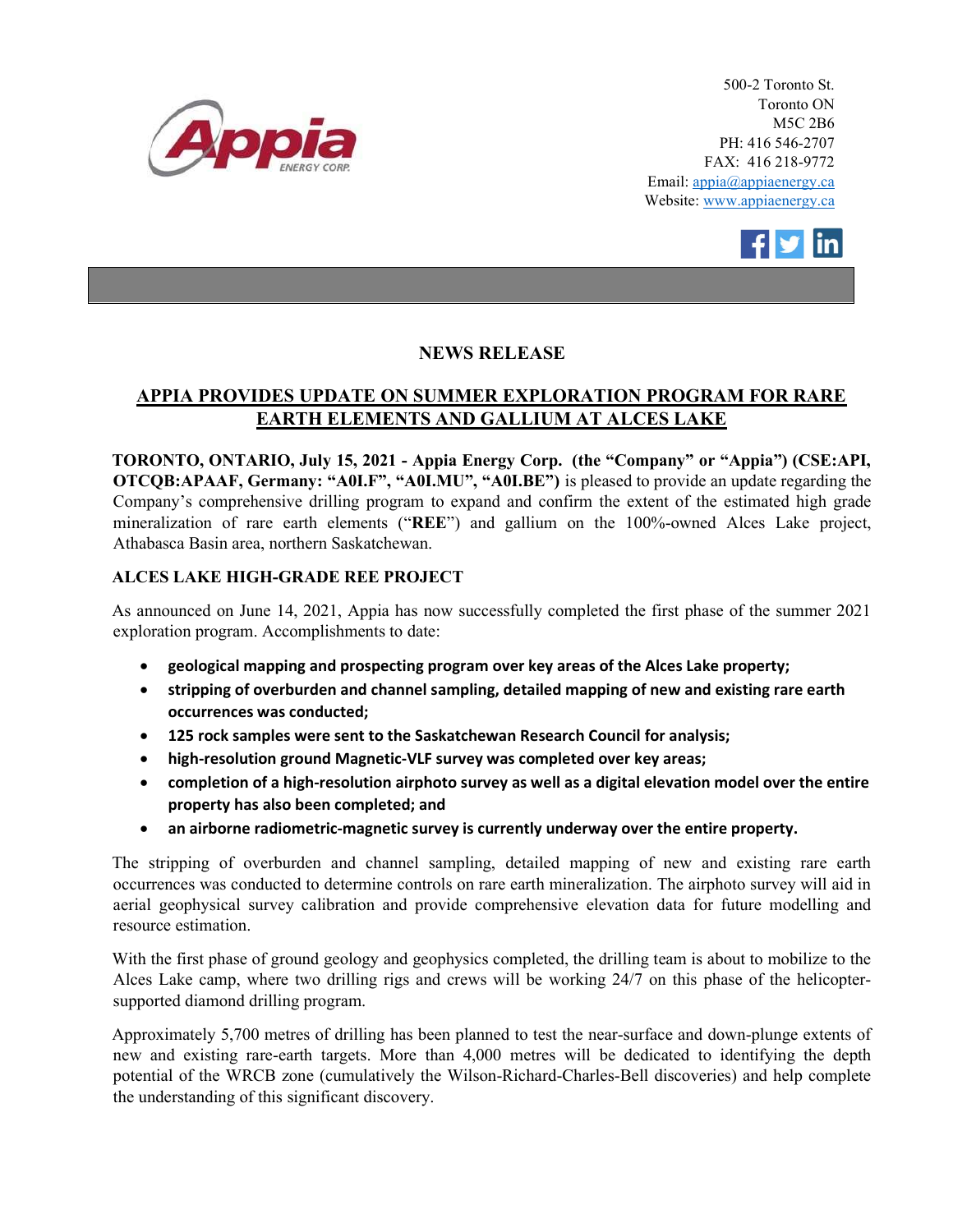Nic Guest, Alces Lake Project Manager noted that "the quality of the data obtained in the first phase of ground exploration is excellent. Our understanding of the various occurrences across the property has grown and we have planned our drill program accordingly. Our first phase of 2021 drilling will give us new and important information."

The Company is fully-funded for the 2021 program and all required permits for the exploration activities are in-hand.

With the largest exploration and diamond drilling program in the Company's history now underway, exploration results will be released as received and analysed by the Company. Analysis of the summer exploration and drilling program will follow and lead to the preparation of an NI 43-101 (Technical Report with 3D Geophysical-geological Models & Preliminary Economic Assessment) report expected near the end of 2021. The Alces Lake project encompasses some of the highest-grade total and critical\* REEs and gallium mineralization in the world, hosted within a number of surface and near surface monazite occurrences that remain open at depth and along strike.

Since detailed exploration began at Alces Lake in 2017, a total of seventy-four (74) REE, gallium and uranium bearing surface zones and occurrences of the minerals system (the "System") have been discovered, suggesting a high exploration potential of the System over 45 km strike length of the project. To date, less than 1% of the project has been explored with diamond drilling.

The project is located in northern Saskatchewan, the same provincial jurisdiction that is developing a "first-ofits-kind" rare earth processing facility in Canada (currently under construction by the Saskatchewan Research Council, it is scheduled to become operational in late 2022). The Alces Lake project area is 14,344 hectares (35,420 acres) in size and is 100% owned by Appia.

To ensure safe work conditions are met for the workforce, the Company has developed exploration guidelines that comply with the Saskatchewan Public Health Orders and the Public Health Order Respecting the Northern Saskatchewan Administration District in order to maintain social distancing and help prevent the transmission of COVID-19.

\* Critical rare earth elements are defined here as those that are in short-supply and high-demand for use in permanent magnets and modern electronic applications such as electric vehicles and wind turbines (i.e: neodymium (Nd), praseodymium (Pr), dysprosium (Dy) and terbium (Tb)).

The technical content in this news release was reviewed and approved by Dr. Irvine R. Annesley, P.Geo, Advisor to Appia's Board of Directors, and a Qualified Person as defined by National Instrument 43-101.

## About Appia

Appia is a Canadian publicly-listed company in the uranium and rare earth element sectors. The Company is currently focusing on delineating high-grade critical rare earth elements, gallium and uranium on the Alces Lake property, as well as exploring for high-grade uranium in the prolific Athabasca Basin on its Loranger, North Wollaston, and Eastside properties. The Company holds the surface rights to exploration for 65,601 hectares (162,104 acres) in Saskatchewan. The Company also has a 100% interest in 12,545 hectares (31,000 acres), with rare earth element and uranium deposits over five mineralized zones in the Elliot Lake Camp, Ontario.

Appia has 107.6 million common shares outstanding, 128.1 million shares fully diluted.

For more information, visit the Appia's website at www.appiaenergy.ca

Cautionary Note Regarding Forward-Looking Statements: This News Release contains forward-looking statements which are typically preceded by, followed by or including the words "believes", "expects", "anticipates", "estimates", "intends", "plans" or similar expressions. Forward-looking statements are not guarantees of future performance as they